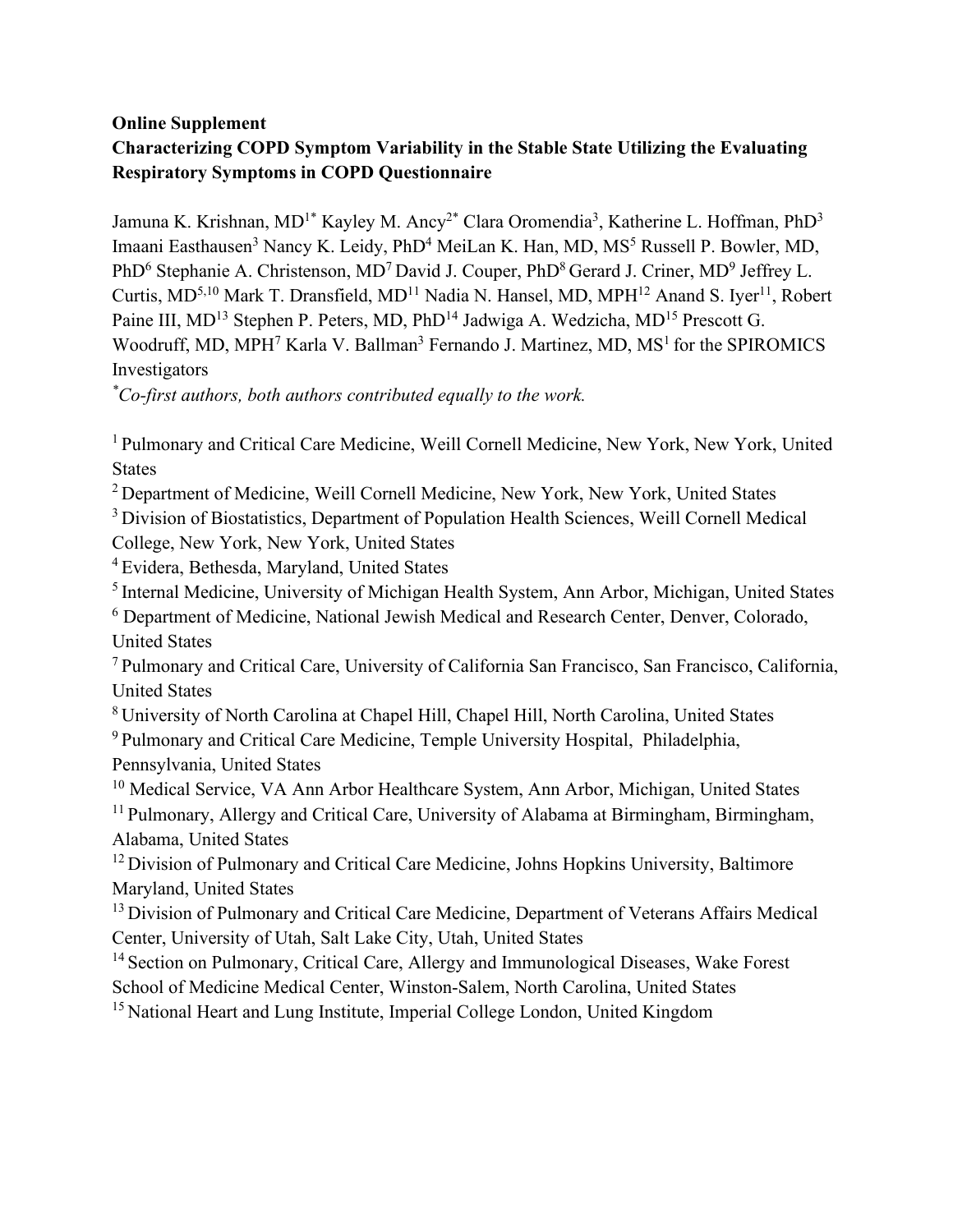#### **Supplementary Tables**

| Characteristic                                                                       | <b>Included</b>            | <b>Excluded</b> | <b>Overall</b>           |
|--------------------------------------------------------------------------------------|----------------------------|-----------------|--------------------------|
| N                                                                                    | 140 [68.3%]                | 65 [31.7%]      | 205                      |
| Age (years)                                                                          | $63.3 \pm 8.4$             | $63.3 \pm 7.6$  | $63.3 \pm 8.1$           |
| Female sex, n [%]                                                                    | 74 [52.9%]                 | 29 [44.6%]      | 103 [50.2%]              |
| $BMI^*(kg/m^2)$                                                                      | $27.5 \pm 5.5$             | $27.2 \pm 5.5$  | $27.4 \pm 5.5$           |
| Six-minute walk distance (10m)                                                       | $\frac{36.2 \pm 12.3}{ }$  | $38.7 \pm 12.5$ | $37.0 \pm 12.4$          |
| FEV <sub>1</sub> <sup>†%</sup> predicted                                             | $61.5 \pm 21.9$            | $65.0 \pm 21.9$ | $\overline{62.6}$ ± 21.8 |
| BODE <sup>‡</sup> Index                                                              | $2.3 \pm 2.2$              | $1.8 \pm 2.1$   | $2.1 \pm 2.2$            |
| MMRC <sup>§</sup> dyspnea scale                                                      | $1.4 \pm 1.1$              | $1.0 \pm 1.0$   | $1.3 \pm 1.0$            |
| PSQ <sup>II</sup> total score                                                        | $6.9 \pm 3.8$              | $7.2 \pm 4.6$   | $7.0 \pm 3.9$            |
| SGRQ** total score                                                                   | $42.9 \pm 19.9$            | $36.5 \pm 19.9$ | $41.1 \pm 21.0$          |
| HADS <sup>††</sup> anxiety score                                                     | $6.2 \pm 4.0$              | $5.6 \pm 4.0$   | $6.0 = 4.0$              |
| HADS <sup>††</sup> depression score                                                  | $4.9 \pm 3.7$              | $4.5 \pm 3.3$   | $4.8 \pm 3.5$            |
| Current smoker                                                                       | 47 [33.8%]                 | 27 [41.5%]      | 74 [36.3%]               |
| GOLD <sup>‡‡</sup> stage, n [%]                                                      |                            |                 |                          |
| Stage I                                                                              | 11 [7.9%]                  | $4 [6.3\%]$     | 15 [7.4%]                |
| Stage II                                                                             | 31 [22.3%]                 | 14 [21.5%]      | 45 [22.1%]               |
| Stage III                                                                            | 67 [48.2%]                 | 29 [44.6%]      | 96 [47.1%]               |
| Stage IV                                                                             | 30 [21.6%]                 | 18 [23.8%]      | 48 [23.5%]               |
| Unavailable                                                                          | $1 [0.7\%]$                | $0 [3.1\%]$     | $1 [0.5\%]$              |
| EXACT <sup>§§</sup> mean                                                             | $\overline{35.2} \pm 11.0$ | $33.4 \pm 13.1$ | $34.7 \pm 11.5$          |
| E-RS <sup>A</sup> mean                                                               | $11.4 \pm 6.6$             | $9.9 \pm 7.5$   | $11.0 \pm 6.9$           |
| E-RS <sup>△</sup> subscales                                                          |                            |                 |                          |
| E-RS breathlessness                                                                  | $5.6 \pm 3.8$              | $4.9 \pm 4.2$   | $5.4 \pm 4.0$            |
| E-RS cough/sputum                                                                    | $3.2 \pm 1.9$              | $2.9 \pm 1.9$   | $3.1 \pm 1.9$            |
| E-RS chest                                                                           | $2.6 \pm 2.0$              | $2.2 \pm 2.1$   | $2.4 \pm 2.0$            |
| WS-SD <sup><math>\triangle\Delta</math></sup> at baseline                            | $3.04 \pm 1.52$            | $2.55 \pm 1.74$ | $2.89 \pm 1.60$          |
| HCRU <sup>^</sup> Exacerbations                                                      | 18 [12.9%]                 | 3[4.6%]         | 21[10.2%]                |
| EXACT <sup>§§</sup> event within 4 weeks of follow-<br>up (1 or more event), $n$ [%] | 45 [32.1%]                 | $5 [7.7\%]$     | 50 [24.4%]               |

**Table E1. Comparison of included and excluded subjects in the symptom variability analysis** 

\* BMI = Body mass index; † FEV1 = Forced expiratory volume in one second; ‡BODE = Body mass index, airflow obstruction, dyspnea and exercise capacity;  $\delta M M R C =$  Modified Medical Research Council; <sup>1</sup>PSQ = Pittsburgh Sleep Quality Index; \*\*SGRQ = St. George Respiratory Questionnaire; ††HADS = hospital anxiety and depression scale; #GOLD = Global Initiative For Chronic Obstructive Lung Disease; §§EXACT = Exacerbations of Chronic Pulmonary Disease Tool; <sup>Δ</sup>E-RS = Evaluating Respiratory Symptoms in COPD Tool; ΔΔWS-SD = Within-subject standard deviation;  $\text{'HCRU}$  = Healthcare resource utilization exacerbations in the 52 weeks following Exacerbation sub study enrollment.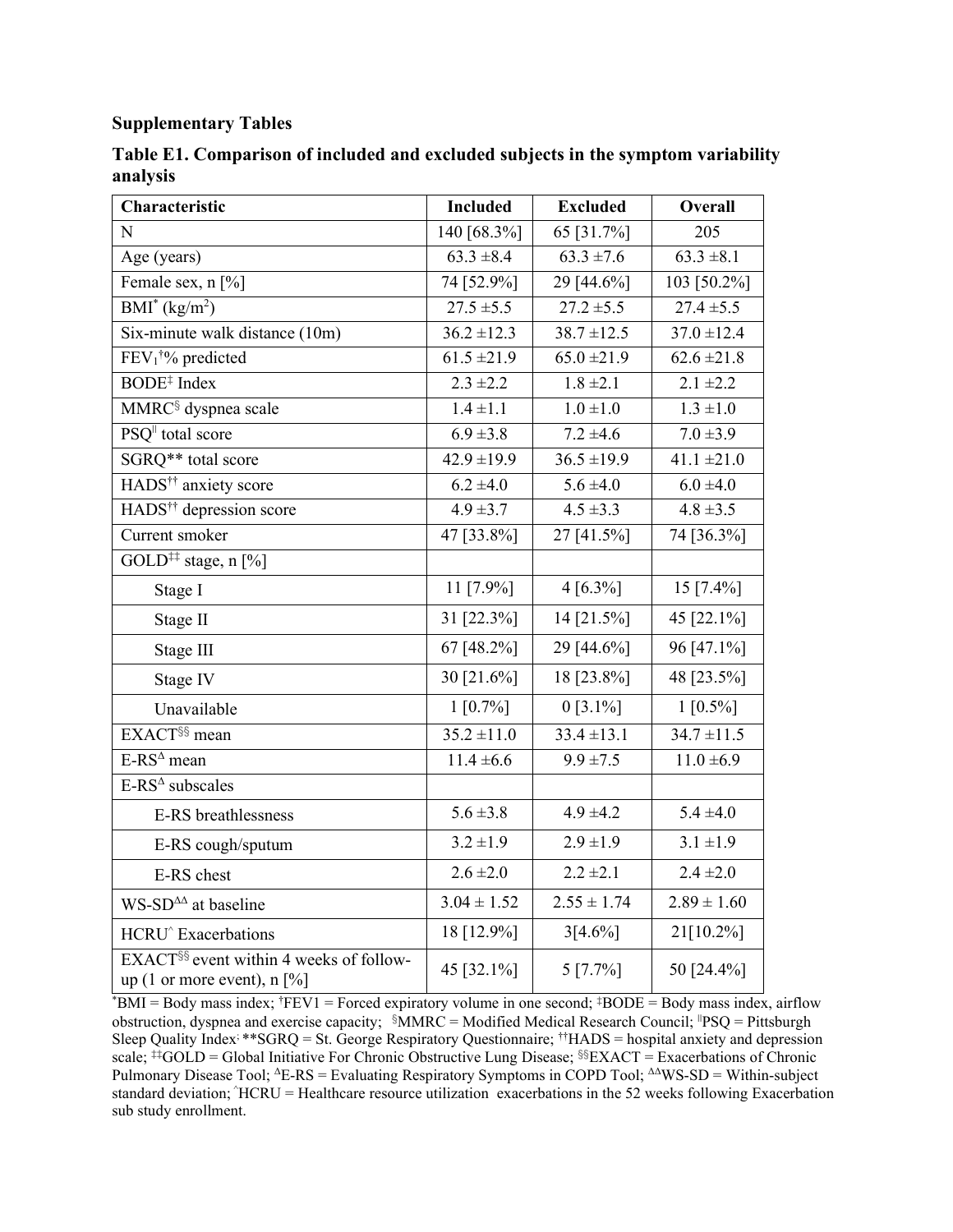| <b>Start Week</b> | <b>End Week</b>                                          |                |                         |                         |                |           |           |           |           |           |           |           |
|-------------------|----------------------------------------------------------|----------------|-------------------------|-------------------------|----------------|-----------|-----------|-----------|-----------|-----------|-----------|-----------|
|                   | 1                                                        | $\overline{2}$ | $\overline{\mathbf{3}}$ | $\overline{\mathbf{4}}$ | $\overline{5}$ | 6         | 7         | 8         | 9         | 10        | 11        | 12        |
| $\overline{0}$    | 0.07                                                     | $-0.05$        | $-0.34$                 | $-0.45$                 | $-0.4$         | $-0.6$    | $-0.78$   | $-0.57$   | $-0.67$   | $-0.48$   | $-0.62$   | $-0.64$   |
|                   | $p^{\dagger} = 0.71$                                     | $p=0.72$       | $p=0.025$               | $p=0.006$               | $p=0.007$      | p<0.001   | p<0.001   | p<0.001   | p<0.001   | $p=0.007$ | p<0.001   | p<0.001   |
| -1                |                                                          | $-0.12$        | $-0.4$                  | $-0.52$                 | $-0.46$        | $-0.66$   | $-0.85$   | $-0.64$   | $-0.74$   | $-0.55$   | $-0.69$   | $-0.7$    |
|                   |                                                          | $p=0.53$       | $p=0.035$               | $p=0.007$               | $p=0.008$      | p<0.001   | p<0.001   | $p=0.001$ | p<0.001   | $p=0.006$ | p<0.001   | p<0.001   |
| $\overline{2}$    |                                                          |                | $-0.28$                 | $-0.39$                 | $-0.34$        | $-0.54$   | $-0.73$   | $-0.52$   | $-0.62$   | $-0.42$   | $-0.57$   | $-0.58$   |
|                   |                                                          |                | $p=0.039$               | $p=0.02$                | $p=0.014$      | p<0.001   | p<0.001   | p<0.001   | p<0.001   | $p=0.014$ | p<0.001   | p<0.001   |
| $\mathfrak{Z}$    |                                                          |                |                         | $-0.11$                 | $-0.06$        | $-0.26$   | $-0.45$   | $-0.23$   | $-0.33$   | $-0.14$   | $-0.28$   | $-0.3$    |
|                   |                                                          |                |                         | $p=0.48$                | $p=0.66$       | $p=0.075$ | $p=0.003$ | $p=0.095$ | $p=0.032$ | $p=0.41$  | $p=0.087$ | $p=0.056$ |
| $\overline{4}$    |                                                          |                |                         |                         | 0.05           | $-0.15$   | $-0.34$   | $-0.12$   | $-0.22$   | $-0.03$   | $-0.17$   | $-0.19$   |
|                   |                                                          |                |                         |                         | $p=0.69$       | $p=0.30$  | $p=0.022$ | $p=0.38$  | $p=0.11$  | $p=0.86$  | $p=0.28$  | $p=0.24$  |
| 5                 |                                                          |                |                         |                         |                | $-0.2$    | $-0.39$   | $-0.17$   | $-0.27$   | $-0.08$   | $-0.22$   | $-0.24$   |
|                   |                                                          |                |                         |                         |                | $p=0.078$ | $p=0.03$  | $p=0.17$  | $p=0.03$  | $p=0.60$  | $p=0.11$  | $p=0.095$ |
| 6                 |                                                          |                |                         |                         |                |           | $-0.19$   | 0.02      | $-0.07$   | 0.12      | $-0.03$   | $-0.04$   |
|                   | $p=0.85$<br>$p=0.14$<br>$p=0.57$<br>$p=0.44$<br>$p=0.85$ |                |                         |                         |                |           |           |           |           |           | $p=0.77$  |           |
| $\boldsymbol{7}$  |                                                          |                |                         |                         |                |           |           | 0.21      | 0.11      | 0.31      | 0.16      | 0.15      |
|                   | $p=0.11$<br>$p=0.42$<br>$p=0.068$                        |                |                         |                         |                |           |           | $p=0.26$  | $p=0.28$  |           |           |           |
| $\,8\,$           |                                                          |                |                         |                         |                |           |           |           | $-0.1$    | 0.09      | $-0.05$   | $-0.07$   |
|                   |                                                          |                |                         |                         |                |           |           |           | $p=0.42$  | $p=0.55$  | $p=0.71$  | $p=0.66$  |
| 9                 |                                                          |                |                         |                         |                |           |           |           |           | 0.19      | 0.05      | 0.03      |
|                   |                                                          |                |                         |                         |                |           |           |           |           | $p=0.20$  | $p=0.73$  | $p=0.82$  |
| 10                |                                                          |                |                         |                         |                |           |           |           |           |           | $-0.14$   | $-0.16$   |
|                   | $p=0.37$                                                 |                |                         |                         |                |           |           |           |           |           | $p=0.31$  |           |
| 11                |                                                          |                |                         |                         |                |           |           |           | $-0.02$   |           |           |           |
|                   |                                                          |                |                         |                         |                |           |           |           |           |           |           | $p=0.91$  |

**Table E2. Pair wise differences in weekly WS-SD\* among 130 subjects with sufficient data in 12 weeks**

\*WS-SD = within subject standard deviation. †all p-values indicate paired t-tests, bold indicates statistical significance.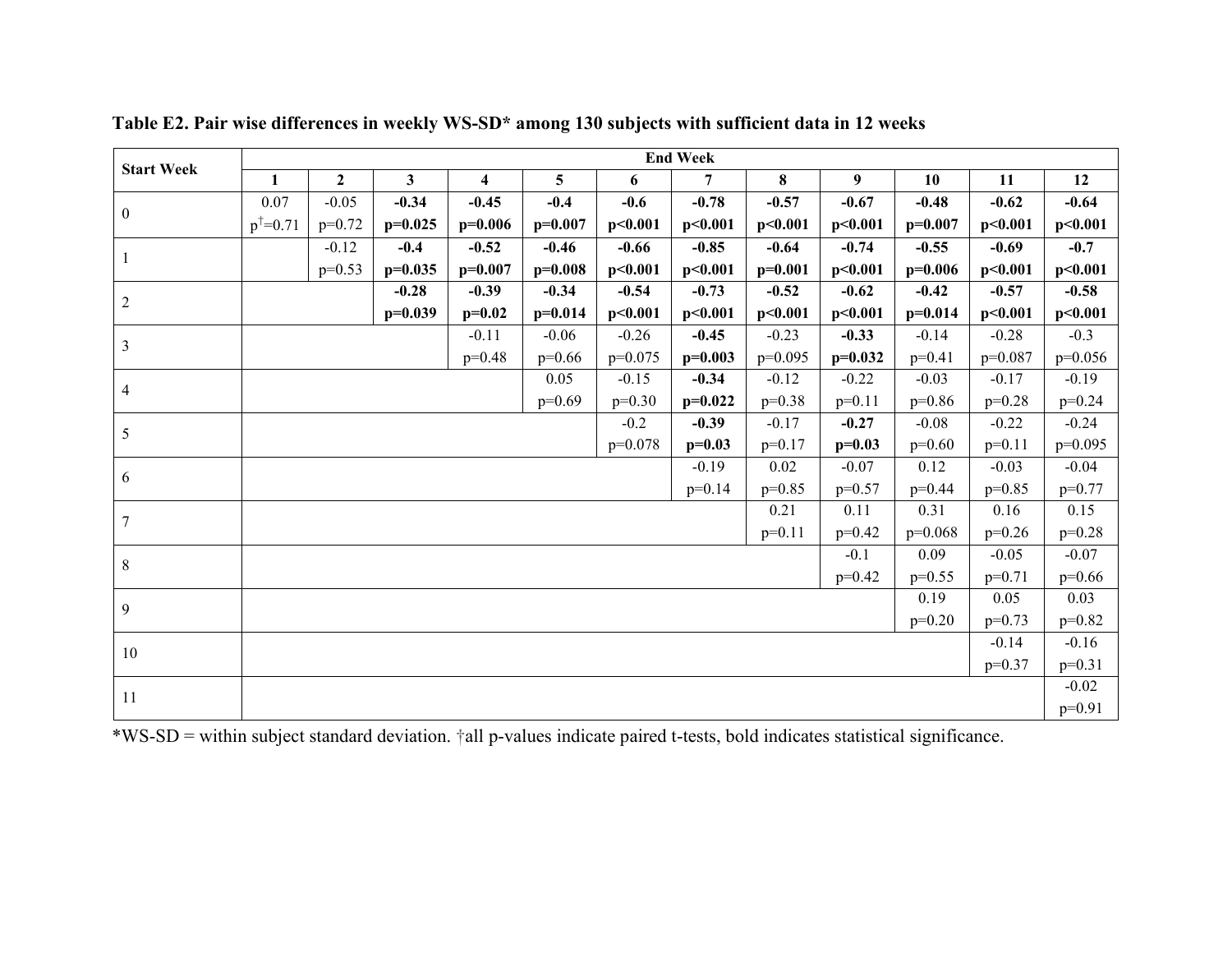#### **SUPPLEMENTARY FIGURES**

Figure E1. Example of one subject's E-RS scores throughout the study with standard deviation (blue dashed line) decreasing throughout the weeks. Day -7 to day 0 represents the baseline week. Mean E-RS score (red line) demonstrates more stability during the same time period. E-RS = Evaluating Respiratory Symptoms in COPD Tool. WS-SD = within subject standard deviation

**Figure E2.** Mean WS-SD of subjects over twelve weeks of follow-up after baseline week. Grey lines indicate each individual subject's WS-SD trajectory over the 13 weeks. WS-SD = within subject standard deviation

Figure E3. Example of two subject's daily EXACT scores leading to the onset and recovery of an EXACT event.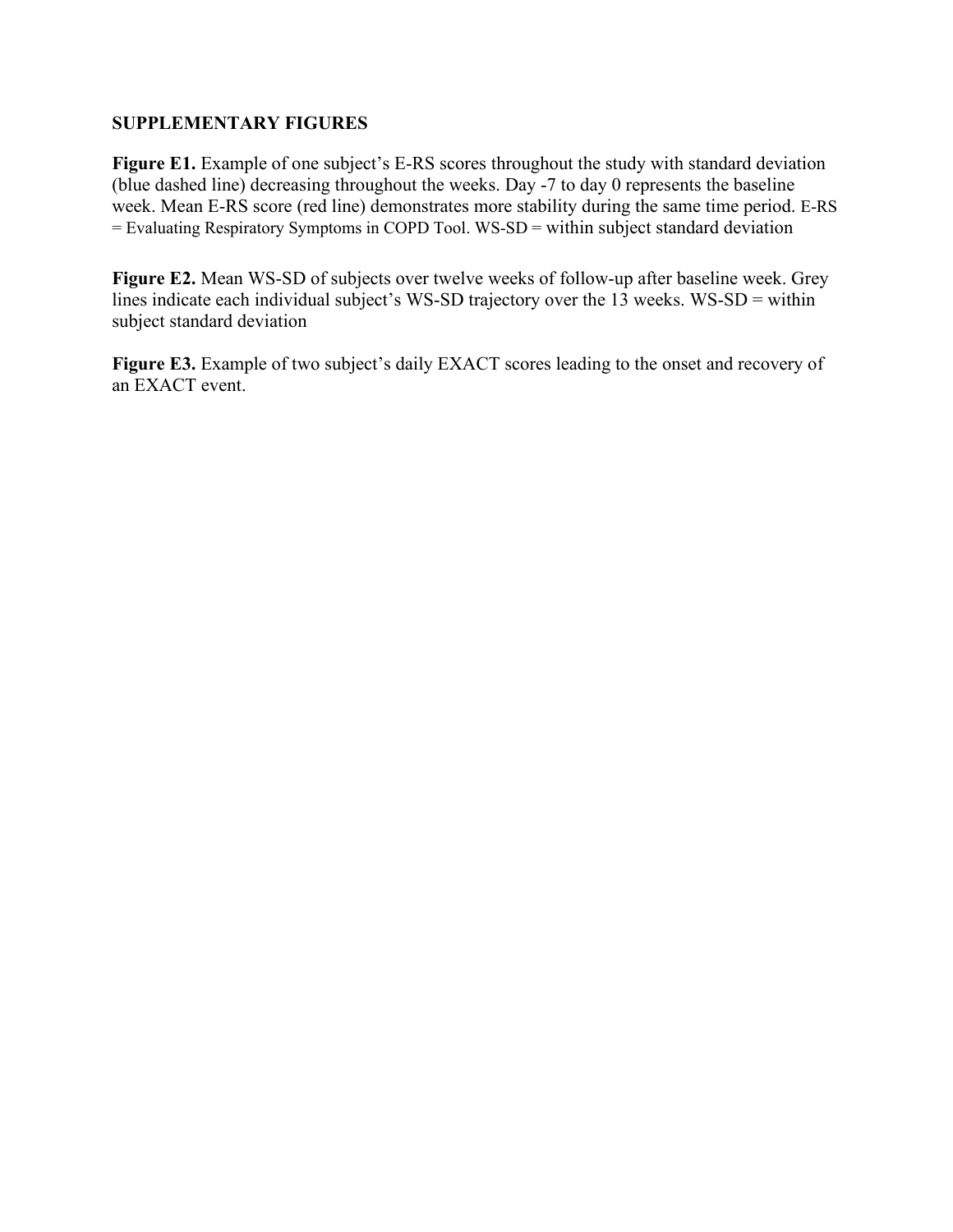## **Figure E1**



### **Figure E2**